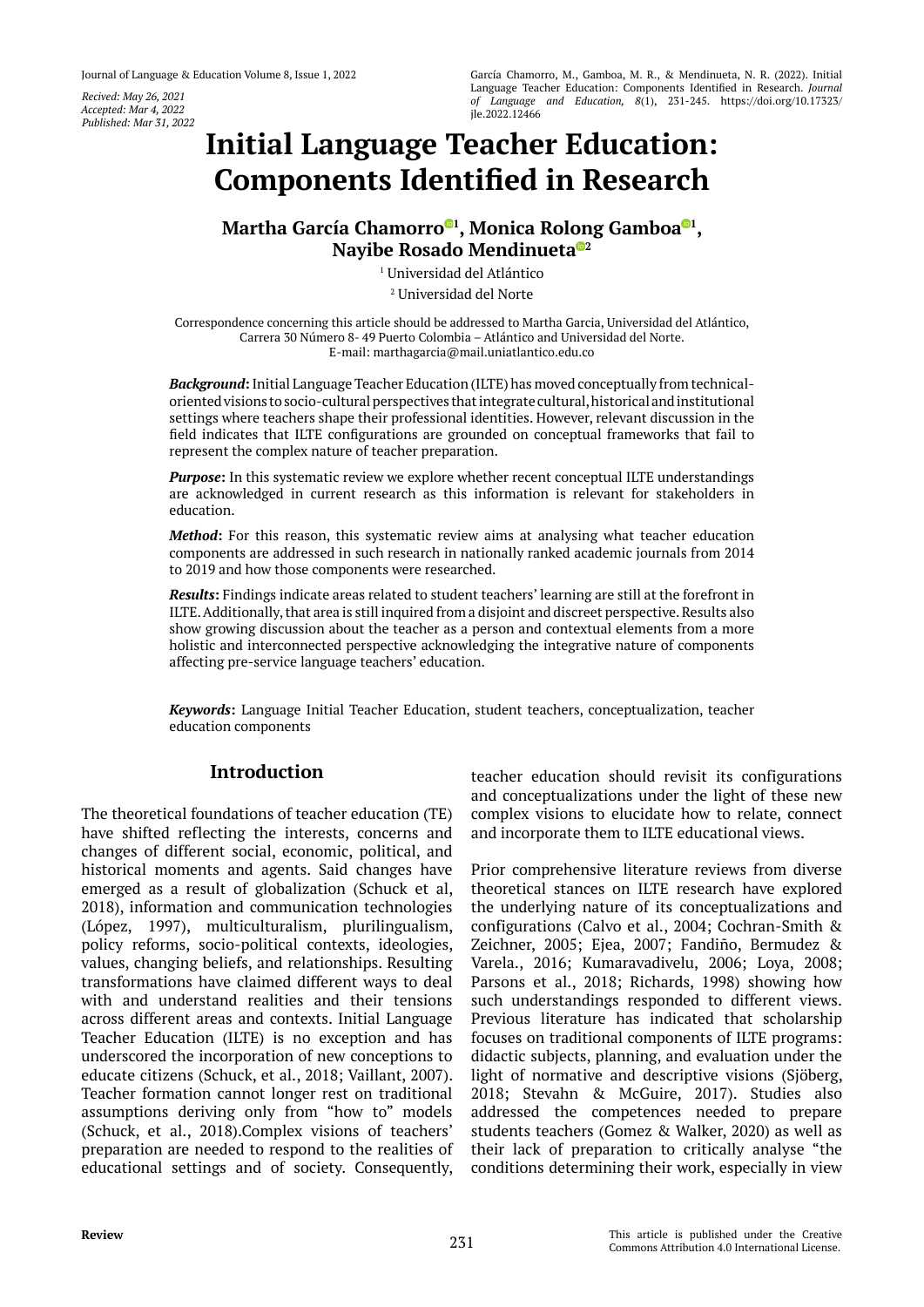of current global and local policy trends" (Sjöberg, 2018, p. 604). Besides, research identified student teachers and teacher educators' need for experiential learning (Kershner & Hargreaves, 2012) and knowledge and skills to function in complex environments (Stevahn & McGuire, 2017). Another pinpointed need is "discussing and planning what is taught, why it is taught, how it is taught, and when it is taught to create a cohesive and integrated programme" (Stevahn & McGuire, 2017, p.318).

Scholarship recognises teachers' centrality to help achieve a nation's aims (Darling-Hammond, 2017; Fundación Compartir, 2014; Rubiano, 2013; Schuck, et al., 2018). Education is responsible for social adaptation in a society (Florez-Ochoa, 1999) therefore, it is important to understand education and TE from perspectives that can respond to challenging world dynamics and tackle varied, distinctive, and complex worldwide phenomena (Vaillant, 2007) that emerge in their classrooms (Darling-Hammond, 2006) and beyond. In this framework, the quality of teachers' learning (Cochran-Smith & Lytle, 1999) during their initial education is paramount (Morante & Gómez, 2007; Vezub, 2007). Inasmuch, scholars, governments, and international agencies have been exploring strategies to improve the quality of education (Brown & Wisby, 2020) and teacher education. Aligned with these ideas, authors such as Garcia and Rosado (2021) suggest that the integration of complex epistemologies into ILTE could generate knowledge, skills and understandings to help teacher educators and student teachers "face variant, diverse, unique, and intricate phenomena (Vaillant, 2007)" (Garcia & Rosado, 2021, p. 282). In this sense, these authors indicated that ILTE "Programs should, for instance, demonstrate in their designs how multiple factors interconnect to influence teachers' learning thus ultimately affecting teacher quality" (p.282) in order to achieve this purpose.

In this review, we contribute to the literature in ILTE. First, with the identification of current understandings underlying ILTE conceptualizations and configurations. Second, by exploring whether such understandings are integrating or acknowledging complex perspectives. This is a theme worth exploring not only from the conceptual level, but also from the empirical one by analyzing research that is aiming at making improvements in ILTE programs. This view has the potential to reveal if and how researchers approach their teaching and learning processes in a cline from simplistic or holistic and integrative views.

In this framework, gathering and analysing research about what is being investigated in ILTE and how it is

done constitutes valuable information that could serve as a springboard for analysis and discussion as well as input for decision-making of different stakeholders in relation to ILTE's conceptual and curricular foundations. Analysing studies on ILTE may reveal what components, whether explicit or tacit, are addressed and how they are being approached to improve teaching and learning processes in programs indicating their stance in a simplicity-complexity continuum.

#### **Language Teacher Education Conceptualizations**

Research in TE reveals the diversification and multidimensionality of teacher education programs and their conceptual orientations. A conceptual orientation refers to "a cluster of ideas about the goals of teacher preparation and the means for achieving them" (Feiman-Nemser, 1990), more specifically to "a coherent perspective on teaching, learning, and learning to teach that gives direction to the practical activities of educating teachers'' (p.6). Consequently, considering what components give directions to ILTE configurations and how those components are being acknowledged to improve the teaching and learning of student teachers becomes relevant.

Moore (2005) distinguishes three main discourses under which most language TE programs and their configurations have been framed: the craft model, the skill-based, that evolved into the "reflective practitioner discourse" (2005, p.4), and the "charismatic subject" model, that represented teachers as individuals with especial characteristics and a caring-oriented dimension for students (Teacher's attributions). Wallace (1991), also outlined three models. The first model refers to "someone who is expert in the practice of the craft. The young trainee learns by imitating the expert's techniques and by following the experts' instructions and advice" (p.6). Following this foundation, many TE programs have set courses for prospective teachers to imitate what the teacher master would say and do. The second model is grounded in "technical rationality" (Schön, 1987) or the "applied science model" (Wallace, 1991). Technical rationality is based on the concept that the best means should be chosen and used to achieve the proposed objectives. Wallace (1991), in reference to this model, states that "the whole issue of the practice of a profession is therefore merely *instrumental* in its nature" (p.8).

The third model proposed by Wallace is the Experiential model, which expands the *knowledge-inacti*on concept introduced by Schön, as the practitioners' "thinking what they are doing while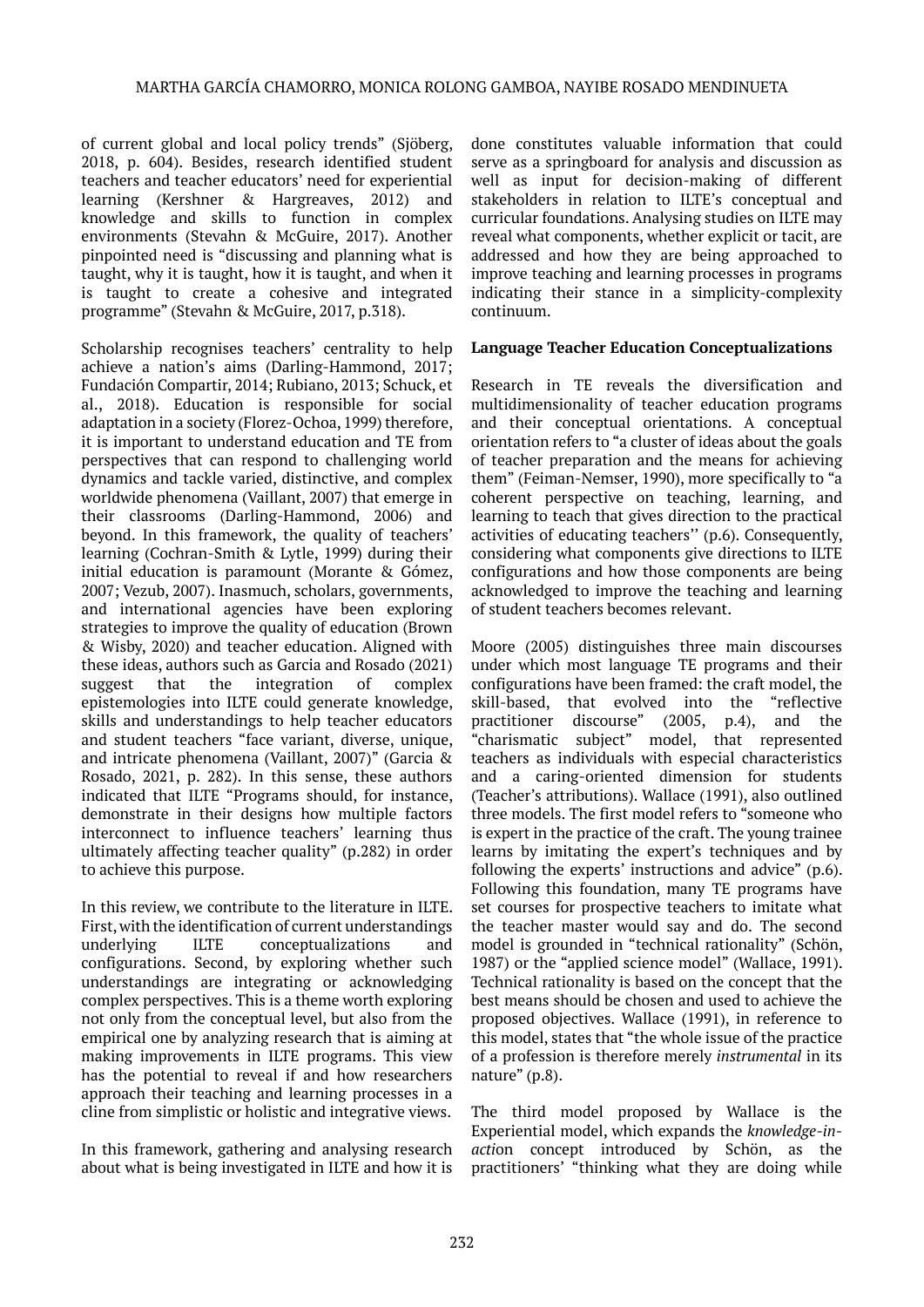they are doing it" (1987, xi), to produce knowledge from their own daily experiences and reflections. The knowledge received by pre-service teachers along with the previous experiential knowledge imply phases of reciprocal practice (experience) and carefully structured reflection to conduct professional practice. However, teachers need theoretical knowledge and reflections based on intentional inquiry of their own context; they also need knowledge of others for interrogating and interpreting teaching to "connect it to larger social, cultural, and political issues" (Cochran-Smith and Lytle, 1999, p.250).

Other conceptualizations in ILTE, for example, Johnson's (2009), embrace a socio-cultural perspective in which "cognitive development is an interactive process, mediated by culture, context, language, and social interaction" (p.1). This represents a change in language teaching since "understanding the cognitive and social processes that teachers go through as they learn to teach is foundational to informing what we do in L2 teacher education" (Johnson, 2009, p.3). Similarly, Fandiño, Bermudez, Ramos, et al. (2016) advocate for ILTE models that empower teachers to work as intellectual transformers at the service of education and lead teachers to create their own practices, contents, and processes acknowledging their own and situated learning contexts. Accordingly, Fandiño et al. (2016) propose socio-cultural and critical models as reference for theoretical and methodological implementations thus permitting the inclusion of bottom-up decisions from all interested parties and contexts and reducing fragmented or partial views based on decontextualized assumptions in ILTE programs. For the purpose of offering a more comprehensive view of teacher preparation, Kumaravadivelu (2012) proposed the KARDS conceptual model (Knowledge, Analysing, Recognizing, Doing and Seeing) "that aims at interpreting the world of language teacher education in all its complexity and multidimensionality" (p.123) and calls for programs to strengthen professional, procedural and personal knowledge.Korthagen (2017) proposes the integration of "the cognitive perspective "and "the situated perspective". The first refers to relevant guidelines which are important to build representations of both theory and practice, and the second focuses on practical experiences in school contexts for teacher learning.

From the above conceptualizations, we have identified three areas. The first area is S*tudent teachers' learning which* addresses questions such as *What knowledge?How to teach? How do they Learn?* The second area, *Teacher as a Person,* refers to the way teachers are positioned by a particular conception and

addresses the question how *does a conception position or conceive the teacher?* (Stuart & M. Tatto, 2000). The third area addresses questions about *what are the particularities and influencing factors* in terms of *social, political and cultural* contexts where ILTE conceptualizations are embedded. With these ideas in mind, components of ILTE and how they have been addressed to do research were considered to reveal such conceptualizations. The questions posed are: What Language Teacher Education components have been researched? and How are these components being researched?

### **Method**

To conduct the systematic review and answer the questions, three important stages were followed: issue identification, literature search and information gathering.

#### **Issue Identification**

This review started with the idea that ILTE conceptualizations have evolved and such evolution is reflected in the gradual recognition of other areas that affect teachers' learning, thus affecting their preparation. That is to say, there should be multiple factors which could be interrelated or not, explicit or tacit in ILTE configurations. Therefore, addressing other areas and the way such areas are tackled in research could provide indication of ILTE visions.

#### **Searching the Literature**

For the second stage, nine high impact journals ranked by the National Colombian System for Journal Publications (PUBLINDEX) were selected to assure the quality of studies. The initial selection focused on journals that published ILTE studies during a sustained publication timeline. As subsequent revision discarded three journals for their wide scope of publication, reducing the number to six journals (three ranked in Scopus) whose intentional focus on language teaching and learning made them pertinent for the review: *Profile: Issues in Teachers' Professional Development (Q1), Ikala, Revista de Lenguaje y Cultura (Q2), Revista Colombiana de Educación (Q3) , How Journal (MinCiencias Category B), Colombian Applied Linguistics Journal (MinCiencias Category B),* and *Revista Educación y Educadores (MinCiencias Category B).Revista Educación y Educadores* was excluded later because the articles were from other disciplines, one of the exclusion criteria*.* Figure 1 shows the percentage of articles included per journal.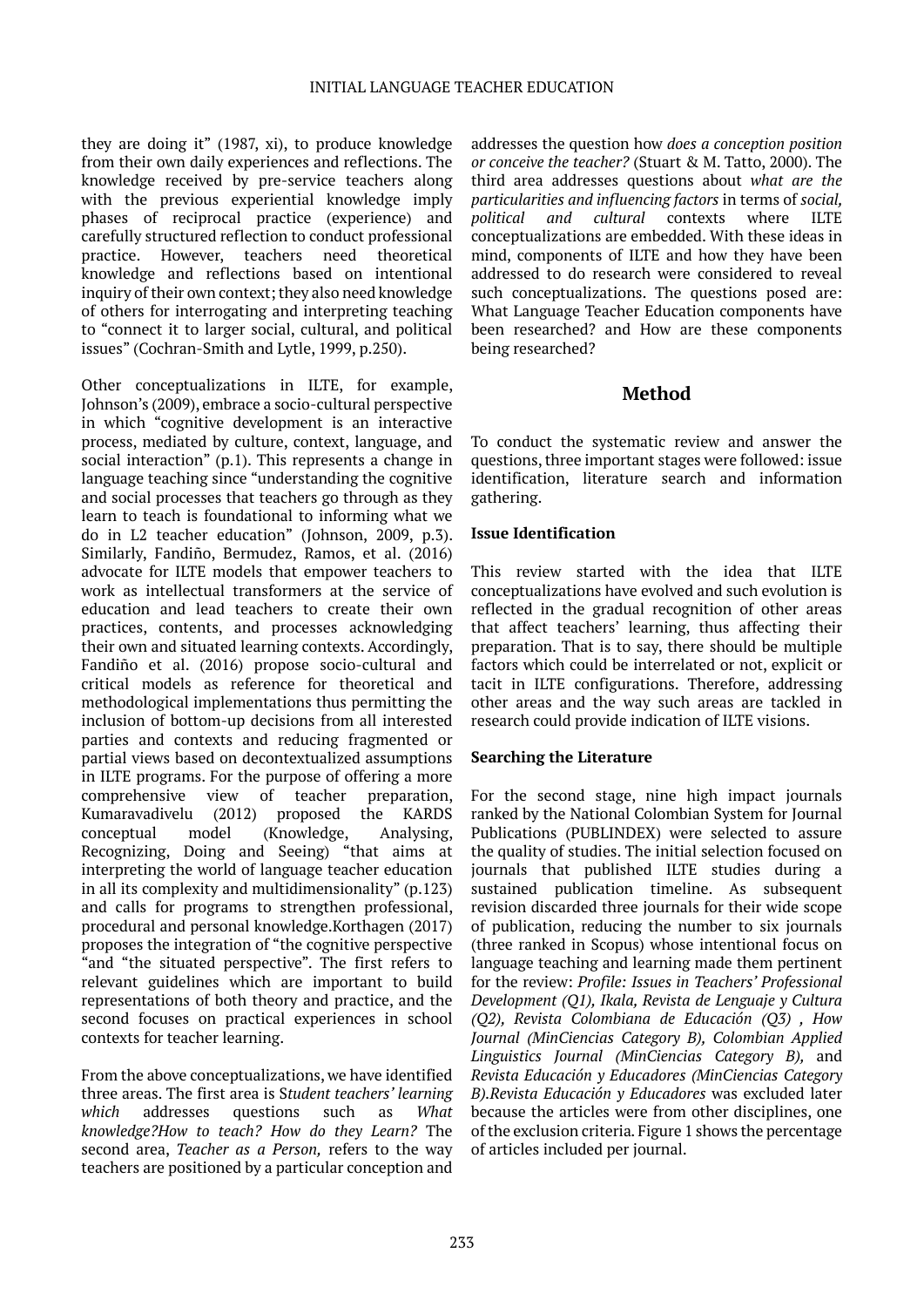

# **Figure 1**

*Distribution of articles in journals*

We revised each issue of the selected journals per year. Information about authors, titles, year, country, research purposes, research methodology, findings, and conclusions was systematized.Revising the methodology allowed the identification of the articles' research approach: qualitative, quantitative or mixed methods.

One inclusion criterion was that student teachers were subjects or participants in the studies. Therefore, the terms "initial teacher education", "student teachers", "prospective teachers" and "pre-service teacher education" "teacher candidates" were used to screen the articles. 97 articles were initially chosen. Another inclusion criterion was that articles were empirical studies. In a second revision, 24 theoretical or reflective studies and 18 related to other disciplines were discarded through abstract reading, reducing the number to 55 empirical studies, from the 5 journals listed previously. Inclusion criteria was limited to empirical studies, articles related to ILTE and student teachers as subjects of studies. Exclusion criteria applied to review and reflective studies and papers related to other disciplines.

### **Analysis**

Articles were reviewed one by one to find information related to ILTE's main interests and how these were addressed. Selected empirical studies were placed in two categories:Student teacher knowledge base and Student teacher learning about teaching. In other words, whether researchers conducted the inquiry from a perspective that focused on just one category or on more than one aspect. Further analysis allowed classification of articles into finer subcategories.

Articles were also analysed to establish if authors declared whether their findings provided implications about student teachers' knowledge base and/or student teachers' learning about teaching. The research aims were analysed to obtain their main focus. This helped identify the ILTE components being researched (e.g. practicum). The resulting information made evident that some components were not necessarily explicitly taken as part of ILTE configurations, e.g. beliefs, identity, as these areas do not make part of subject matters responding to the curriculum plan. Therefore, we classified them according to their level of explicitness as explicit or tacit. However, some studies had a combination, for example, practicum and beliefs. In these cases, it was necessary to determine the component and the connection (s) established around the research aims: What type of knowledge base were they addressing, teaching knowledge or disciplinary knowledge?Were they explicitly or tacitly addressing how student teachers learn?

# **Results**

This section reports on the results of this study aiming at answering the research questions: 1) What Language Teacher Education components have been researched? and 2) How are these components being researched? Results on the first question also show the resulting categories emerged in the analysis: *Student Teachers' learning, Teacher as a Person, Socio*cultural and Political Contexts and Explicit *and Tacit Components in ILTE Research.* For the second question, a further detailed analysis of studies on resulting categories and subcategories is presented.

### **Language Teacher Education components**

Concerning the first question of this review: What language TE components have been researched? The analysis revealed that studies fell into one of three layers: Student teacher's learning, teacher as a person,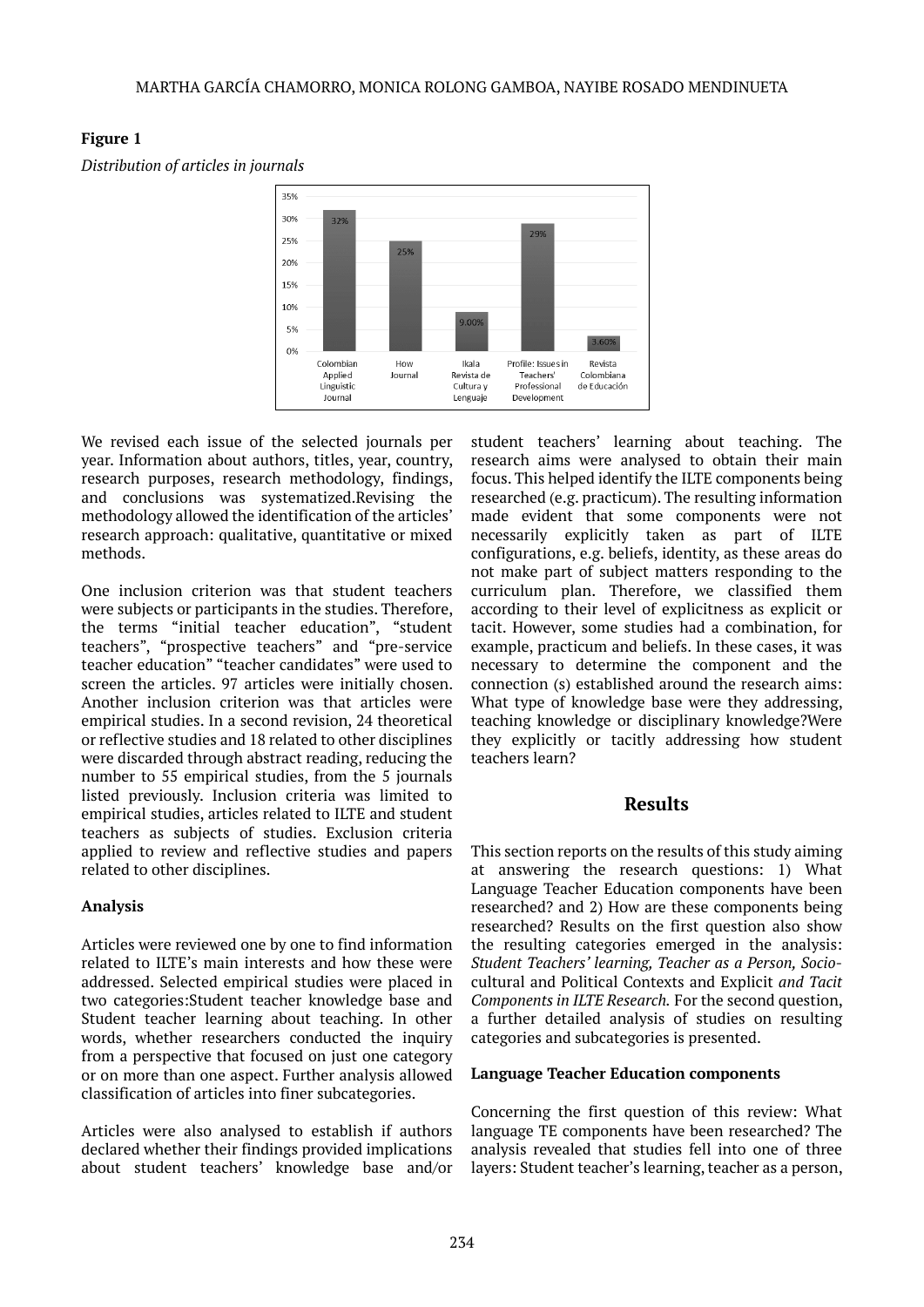and socio-cultural and political contexts (see figure 2).Most studies focused on what student teacher's learning represents (67%), that is, the assumptions of what teacher conceptualization comprises. The second group of studies corresponds to positioning the teacher as a person (26%) and the third, sociocultural and political contexts (7%) focuses on studying the field connected with the context.

#### **Student Teachers' learning**

In the Student Teachers' learning category, there are studies aiming at researching how to improve, explain or elucidate student teachers' learning how to teach, what to teach, and how they learn what they need to learn. Thirty-seven research articles focused on the question "where does knowledge come from and how is it learned?" In other words, the attention is on the interaction (IIIeris, 2007) of the learning process (interpersonal and societal) and is determined by specific orientations (transmissionist, modelling, experiential, etc.). Figure 3 shows the research lines in this area and the number of articles per line where most empirical studies are situated. Practicum, for instance, has the highest number with six studies.

#### *Teacher as a Person*

The second group of studies focused on some of the elements associated with the teacher as a person, namely, attitudes, beliefs, identity, needs, emotional

#### **Figure 2**

*Elements in ILTE identified in the three layers of conceptualizations*



### **Figure 3**

*Research lines in student teachers' learning*



*Note*: These are the lines declared in studies reviewed.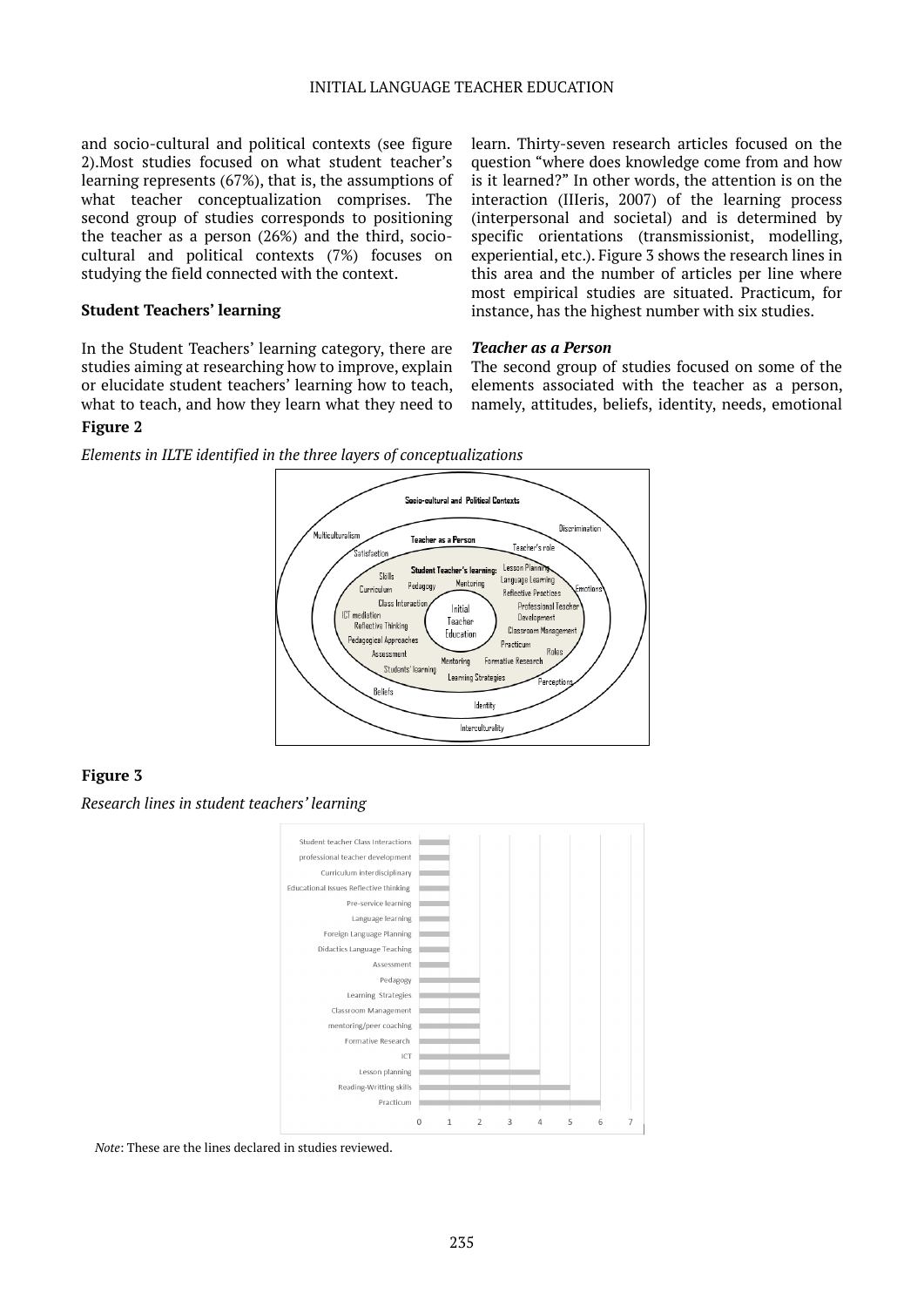and affective factors that are perceived to influence student teachers' learning, professional development, image, positioning, and identity. Figure 4 shows the research and the number of articles per line. Identity, for instance, represents the highest number with six studies.

Aligning with socio-cognitive theories of learning, some studies show that researchers are assuming teachers as active agents.In general, studies suggest the insufficiency of teachers' reflections on their practices in terms of techniques, lesson planning, and instructional practices to elucidate student teachers' learning. In articles reviewed, beliefs, perceptions, perspectives, and assumptions were studied to determine how they inform or influence teachers' educational practices.

#### *Socio-cultural and Political Contexts*

The third area comprises studies that focus on how *the context*, whether the school or the community affects ILTE at an interpersonal or societal level looking, for instance, at inclusion, exclusion, multiculturalism, and discrimination. There are four studies in this group. Figure 5 shows the research lines in *context* and the number of articles per line.

# *Explicit and Tacit Components in ILTE Research*

*Research lines acknowledging the teacher as a person*



# **Figure 5**

*Research lines for context*



Out of the 55 studies, a total of 35 papers included both explicit and tacit components, 17 studies addressed an explicit component and 3 studies addressed a single tacit element (figure 6). The largest number of studies (35) still favour theoretical, technical and operational components in ILTE. However, sidelined components are emerging: Beliefs are assumed as important to reveal student teacher's roles in relation to their pedagogical and emotional influence on children (Aguirre, 2014), their own TE program (Ormeño & Rosas, 2015), theory implementation (e.g. critical literacy) and lesson planning (Gutierrez, 2015). Some studies focused on teachers' perceptions as a way to distinguish the development of key competences for student teachers, such as higher order thinking skills and reflective, research, knowledge transfer/integration, social, and self-management while experiencing a problembased learning (Muñoz, 2017).

From the 35, other research focused on emotions and their effect on the practicum to develop an understanding of what student teachers experience during this process (Castañeda & Aguirre, 2018). Some studies explored intercultural issues (Granados, 2018; Viafara & Ariza, 2015) as well as skills needed to work with the communities of their school contexts (Lastra et al., 2018; Nieto, 2018). Other studies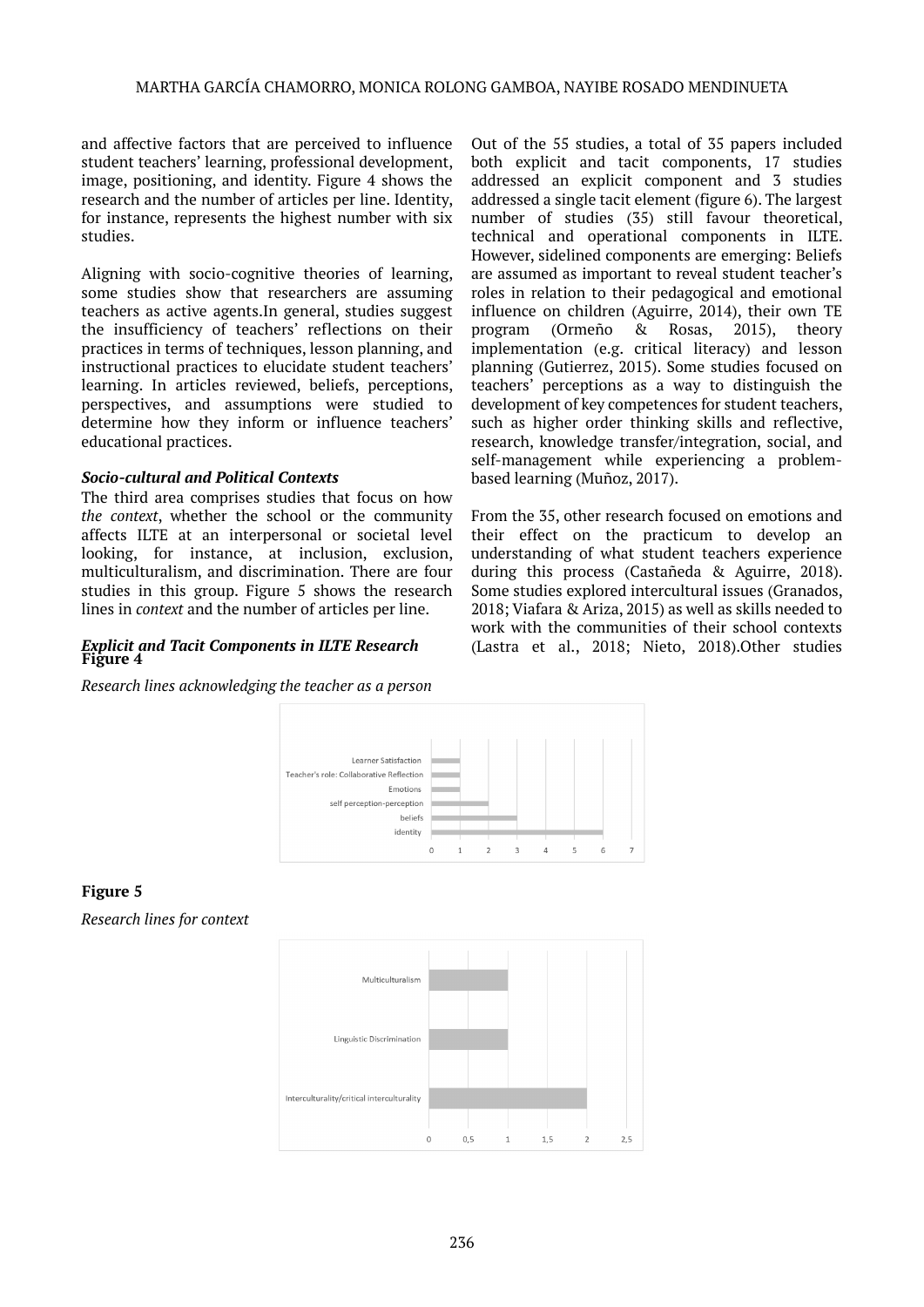#### INITIAL LANGUAGE TEACHER EDUCATION

explored conceptions and misconceptions that may affect development of research for teaching (Reyes et al., 2017). Some studies reported teacher's development and factors affecting the practicum process (Morales, 2016) suggesting the relevance of emotions, the awareness of context, their students' conditions, process of reflection and actions, among other factors that had implications for student teachers learning. Some studies about assessment are starting to emerge (Giraldo & Murcia, 2019).

The 17 studies that focused on explicit curricular components were associated with the knowledge base: didactics, namely, lesson planning, practicum, research, language skills learning, teacher and student roles, assessment, mentoring, tutoring, internet mediation, classroom management, CLIL methodologies, reflective practices, and curriculum (subject matter, content, general pedagogical knowledge, pedagogical content knowledge (Shulman, 1987)). And the three remaining studies focused on one single component: identity.

#### **How the components are being researched**

The analysis to determine the focus of each study showed they could simultaneously represent more

As mentioned earlier, articles in table 2 addressed both explicit and tacit components that became crucial to attend in classroom actions. From these ten **Figure 6**

than one area of conceptualization and various degrees of explicitness of curricular components in research issues. Categories and subcategories for analysis allowed the identification of studies' main focuses and the areas of conceptualization.Table 1 presents the resulting classification of categories and subcategories.

Detailed analysis of selected articles revealed that 45 studies connected from one to three components in their ILTE investigation scope. 10 studies focused on the interconnections of more than three components. These studies became the focus of our attention. Additionally, as it has been explained, thirty-seven studies have explicit and tacit components, which implies that they naturally targeted one or two of the subcategories from either student teacher knowledge or teacher learning about teaching. This finding is not unexpected since issues studies are necessarily connected to one part of the configured elements in ILTE.

Interestingly, there were ten studies, which inquired into a particular issue by focusing on a variety of components related to student teacher knowledge or teacher learning about teaching (See table 2).They approached such components explicitly or tacitly.

articles, one focused on six components and nine focused on five components. Some studies targeted *student teacher's learning* impacting knowledge about

*Explicit and tacit components in ILTE research*



#### **Table 1**

*Categories targeted in the studies*

| Student teacher knowledge base |                      | Student teacher learning about teaching |                   |  |  |
|--------------------------------|----------------------|-----------------------------------------|-------------------|--|--|
| Teacher's knowledge about      | Teacher disciplinary | Student teachers' learninghowto         | Teacher education |  |  |
| teaching                       | knowledge            | teach                                   | practices         |  |  |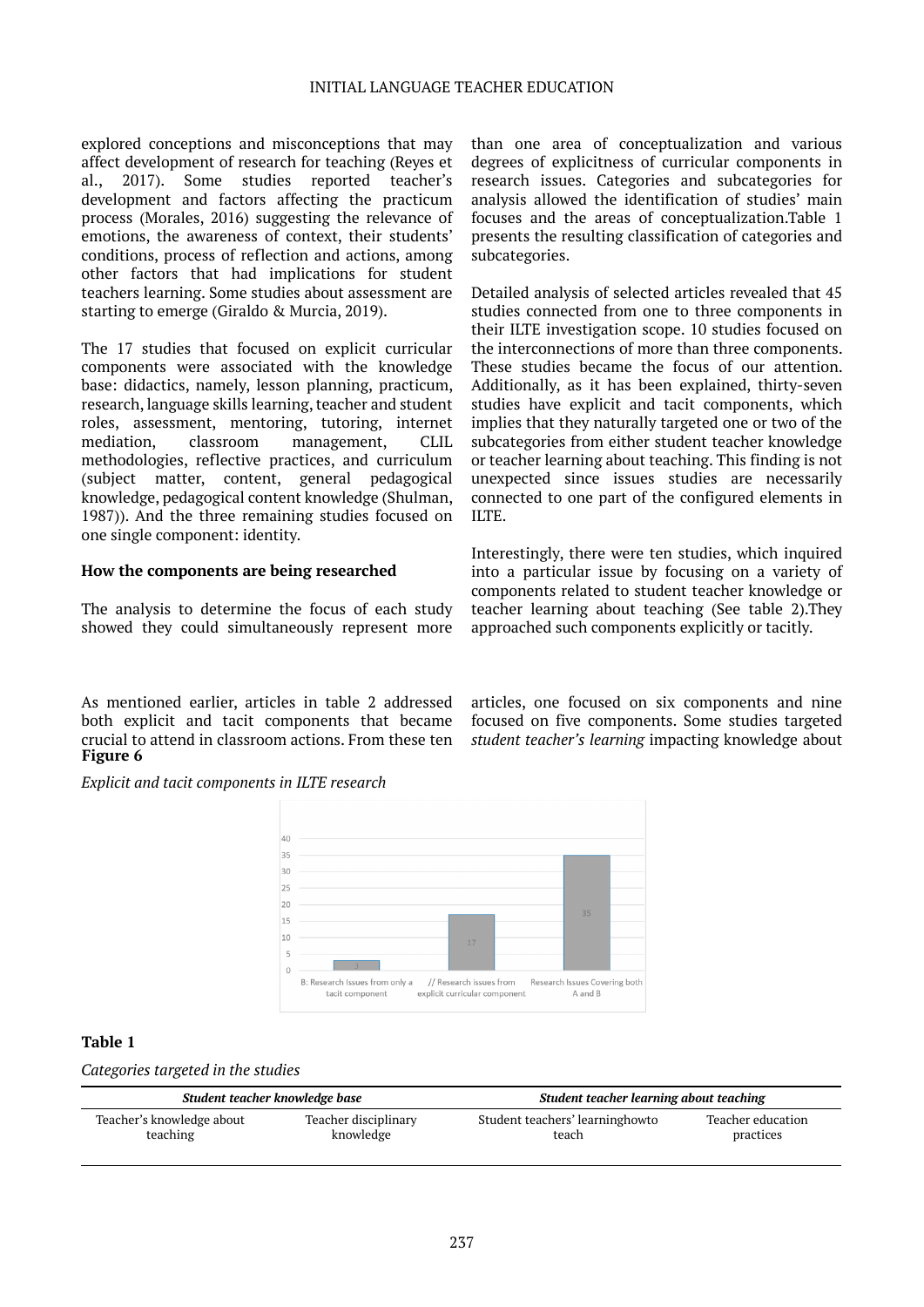### **Table 2**

|                                                                                                                                                                   | <b>Explicit and non-explicit</b><br>components |                                                 | Student teacher knowledge<br>base           |                                      | <b>Teacher learning about</b><br>teaching             |                                          |
|-------------------------------------------------------------------------------------------------------------------------------------------------------------------|------------------------------------------------|-------------------------------------------------|---------------------------------------------|--------------------------------------|-------------------------------------------------------|------------------------------------------|
| <b>Articles and authors</b>                                                                                                                                       | Explicit<br>components                         | A wider<br>perspective for a<br>tacit component | Teacher's<br>knowledge<br>about<br>teaching | Teacher<br>disciplinary<br>knowledge | <b>Student</b><br>teachers'<br>learninghowto<br>teach | <b>Teacher</b><br>education<br>practices |
| Pre-Service English Teachers'<br>Voices About the Teaching<br>Practicum.                                                                                          | X                                              | X                                               | X                                           | X                                    | X                                                     | X                                        |
| Castañeda & Aguirre (2017)                                                                                                                                        |                                                |                                                 |                                             |                                      |                                                       |                                          |
| EFL student teachers' learning<br>in a peer-tutoring research study<br>group.                                                                                     | $\mathbf X$                                    |                                                 | X                                           | X                                    | X                                                     | X                                        |
| Viáfara (2014)                                                                                                                                                    |                                                |                                                 |                                             |                                      |                                                       |                                          |
| Preparing Net Gen pre-service<br>teachers for digital native<br>classrooms.                                                                                       | X                                              | X                                               | X                                           |                                      | X                                                     | X                                        |
| Ekiaka Nzai et al. (2014)                                                                                                                                         |                                                |                                                 |                                             |                                      |                                                       |                                          |
| Creencias acerca del aprendizaje<br>de una lengua extranjera en un<br>programa de formación inicial de<br>profesores de inglés en Chile.                          | X                                              | X                                               | X                                           |                                      | X                                                     | X                                        |
| Ormeño & Rosas (2015)                                                                                                                                             |                                                |                                                 |                                             |                                      |                                                       |                                          |
| Action research processes in<br>a foreign language teaching<br>program: Voices from inside.                                                                       | X                                              | X                                               | X                                           | X                                    | $\mathbf X$                                           |                                          |
| Guerra et al. (2015)                                                                                                                                              |                                                |                                                 |                                             |                                      |                                                       |                                          |
| Beliefs, attitudes, and reflections<br>of EFL pre-service<br>teachers while exploring critical<br>literacy theories to prepare and<br>implement critical lessons. | X                                              | X                                               | X                                           | X                                    | $\mathbf X$                                           |                                          |
| Gutiérrez (2015)                                                                                                                                                  |                                                |                                                 |                                             |                                      |                                                       |                                          |
| Community based pedagogy as<br>an eye-opening for pre-service<br>teachers' initial connections with<br>the school curriculum.                                     | X                                              | X                                               | X                                           | X                                    | X                                                     |                                          |
| Lastra et al. (2018)                                                                                                                                              |                                                |                                                 |                                             |                                      |                                                       |                                          |
| Content- and Language-Integrated<br>Learning-Based Strategies for the<br>Professional Development of Early<br>Childhood Education Pre-Service<br>Teachers.        | X                                              | $\mathbf X$                                     | X                                           | X                                    | X                                                     |                                          |
| Alvira & González.(2017)                                                                                                                                          |                                                |                                                 |                                             |                                      |                                                       |                                          |
| Problem-Based Learning: An<br><b>Experiential Strategy for English</b><br>Language Teacher Education in<br>Chile.                                                 | X                                              | X                                               | X                                           | X                                    |                                                       | X                                        |
| Muñoz. (2017)                                                                                                                                                     |                                                |                                                 |                                             |                                      |                                                       |                                          |
| The Pedagogical Practicum<br>Journey Towards Becoming an<br>English Language Teacher.                                                                             | X                                              | X                                               | X                                           | X                                    | X                                                     |                                          |
| Lucero & Roncancio (2019)                                                                                                                                         |                                                |                                                 |                                             |                                      |                                                       |                                          |

*ILTE research that focus on integrated components*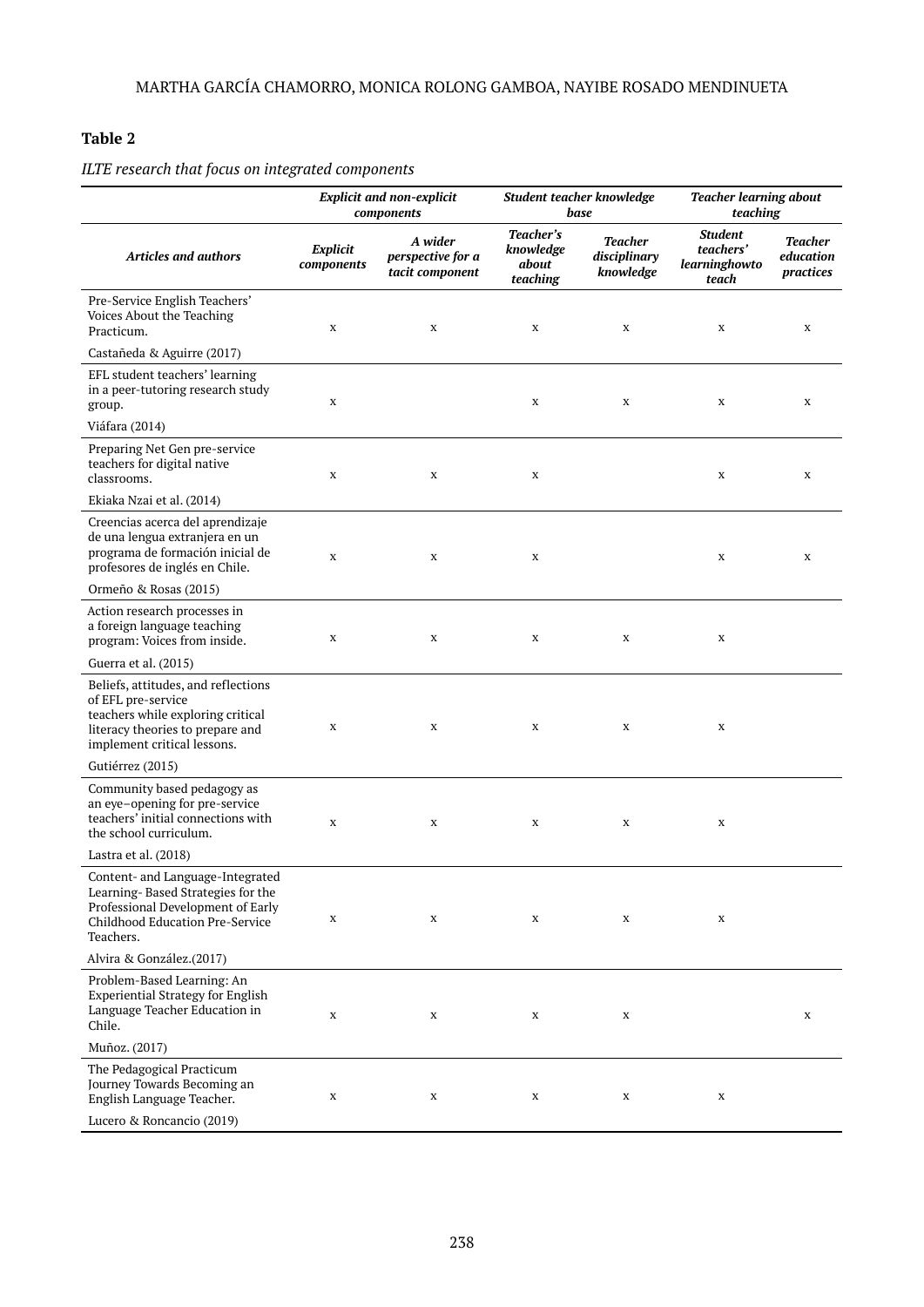teaching and pedagogy as well as experiences of student teachers' learning about teaching.Other studies researched student teachers' knowledge base about teaching and disciplinary areas taking into account perceptions, conceptions, and beliefs. Studies are embracing the interrelated and interconnected nature of learning processes in ILTE. Despite the low tendency, this number may reflect the gradual acknowledgement from researchers of the holistic nature of ILTE as they have started to study issues from a more multidimensional view These are important elements to interpret findings from a more holistic view.

#### **Discussion**

Results of the research questions in relation to the components of ILTE and how they are being researched to improve teachers' preparation, were framed into three specific layers, namely student teacher's learning, teacher as a person, and sociocultural and political contexts.

The analysis identified a large group of 35 studies that connect explicit and tacit elements. Additionally, from those 35 studies, 10 embraced more open visions of what student teachers' learning implies by acknowledging an interrelation of elements in such learning (i.e. identity, beliefs) and their connections with how to teach and how they learn what they need to teach.The second major group, 17 studies, focus on *what work best* for knowledge, skills, and routines. They framed their studies in linear perspectives. Lastly, 3 studies examined a non-explicit component: identity, highlighting the important meaning for student teachers' professional growth in ILTE.

Within the scope of this review, findings for the first research question in relation to the components of ILTE confirmed Sjöberg (2018) and Stevahn and McGuire (2017) ideas that traditional components such as didactic subjects, how to plan, implement, and evaluate are still at the forefront in ILTE research suggesting the presence of a strong technicalorientation in current configurations (See figure 2 layer 1). However, attention to *learning* in relation to emotions, beliefs, perceptions, psychological needs, have started to emerge. The review identified several studies in the second layer related to *how does a conception position a teacher?* (See figure 2). Elements such as beliefs and identity are identified as fundamental to understand student teachers' learning (Villareal et al., 2020).

Findings show the scarcity of studies related to how the context influences student teachers and the context changing nature (Livingston, 2017) (see figure 2, socio-cultural and political layer). This dearth of articles could be indicative of the difficulties to understand or make research in this area as well as how these issues can be connected to actions in classrooms that deal with learning how to teach the language. This finding coincides with elaborations by Elen and Clark (2006) in relation to the need to research other key multilevel components which have been neglected, however, critical to understand learning and teaching. Recognizing and researching the said components will increase student teachers' preparedness to analyse critically, as indicated by Sjöberg (2018), the circumstances influencing their work, framed in local and international policy shifts, thus facilitating situated teaching and learning and reducing instrumentalized views of ILTE. Additionally, the findings concur with ideas from Stevahn and McGuire (2017) that schools of education should consider not only what and how, but also for whom and when to generate more integration of components.

In relation to the second question on how components were researched, findings show that although issues are largely studied under fragmented views, there is an increasing number of studies tackling components as interrelated interconnected affecting the teaching and learning processes recursively. For instance, Castañeda and Aguirre (2017) addressed six components in ILTE by studying the practicum and integrating this explicit element with pre-service voices (reflections) to unveil their influence on all components: how to teach, knowledge about teaching, their language competence as well as TE practices. Their findings connect ILTE as a whole interrelating and integrating elements to improve curriculum decisions and enhance learning. It connects the learning how to teach with the classroom and the local context, mentors, partners, and their own reflections as decisive elements to improve learning in ILTE programs providing different "perspectives of what language teaching means" (p.169). Ormeño and Rosas (2015) studied beliefs and their influence in language teaching and learning processes. The study connected their beliefs to learning how to teach as well as to knowledge about teaching (pedagogy and didactics) framed in specific contexts. According to the authors, these perceptions should be considered to determine the ILTE contents. This tacit component (e.g. beliefs) is made visible as key for the curriculum in teacher preparation.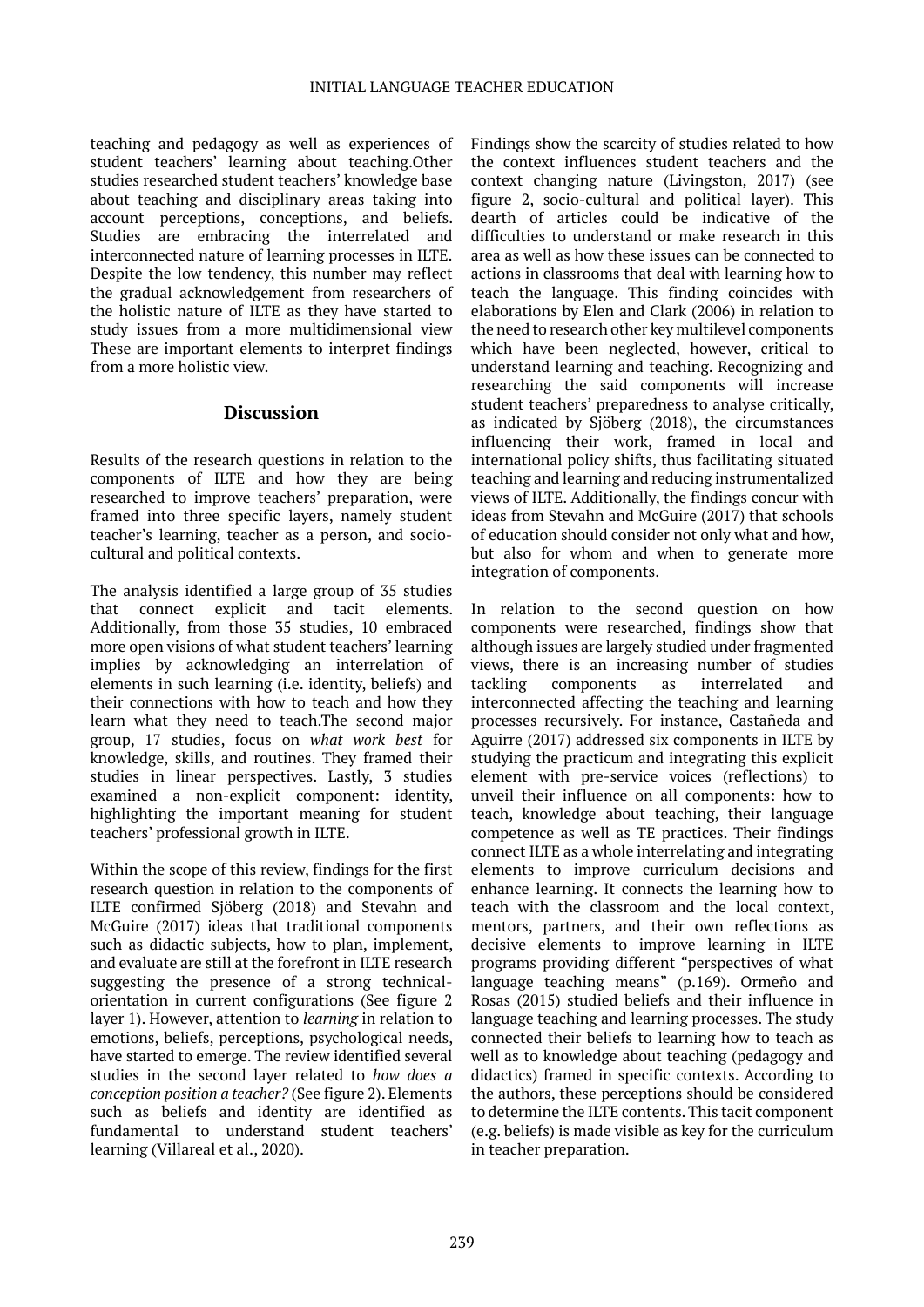Additionally, within a multiple case study, Guerra et al. (2015) highlighted how the connection between ILTE programs and schools can be enhanced by collaboration and engagement, and to simultaneously support teachers' learning. This study about the practicum was framed from a perspective that gives voices to participants assuming they are within a community. The authors concluded that personal dimensions played an important role in participants' beliefs and actions. The study suggested that participant integration needs to be bounded to improve teacher learning, not only academically but also personally.

This finding suggests growing understandings of ILTE complexity. Underlying this, it is the appreciation of education, and particularly of ILTE, as a complex phenomenon, in the sense of Cochran-Smith et al.'s (2014) assumption that "It may be, however, that what is needed are new research questions and theoretical frameworks that account for wholes, not just parts, and take complex, rather than reductionist perspectives" (p. 1). There is gradual acknowledgement of other components beyond what constitutes a skillful teacher in ILTE configurations. In line with this, the call is for more integrative views of ILTE to advance towards its improvement (Garcia & Rosado, 2021).

Another important issue is the blurry boundary between research into teaching and research into ILTE (Clandini & Husu, 2017). Identification of the focus of studies made evident the difficulty in distinguishing whether the point of interest was student teacher's learning or how to best teach a skill (Nieto, 2018; Porras et al., 2018). Nonetheless, acknowledgement of ILTE as a whole and how the goals and means could be studied and implemented from a more holistic and multidimensional view were evident. Figure 8 shows what a conceptual orientation may imply in terms of three dimensions delineated in the theoretical framework, suggesting the need to interrelate and connect them to underscore the complexity of ILTE. Teacher preparation needs comprehensive stances that better equip prospective teachers to face their educational realities and this comprehension should be also directed in practice.

As mentioned earlier, ten studies from the review instantiated broader perspectives that could be represented. In these studies, the concept of the whole of ILTE is assumed as an interconnected process that gives importance to each part's role and to parts' relations to one another to understand the outcomes of the whole.

#### **Implications**

Although, most articles in these journals are framed into the Colombian and Latin-American context, these findings could be helpful for researchers and teacher educators aiming at improving and discussing ILTE assumptions and at recognizing the intricacies of educating teachers for complex educational scenarios.

These findings could help trace how teacher education components and their articulation infuse prospective teachers' responses to problems, decision-making and professional growth in multiplicity of school contexts and occurrences. Evidence from the analysis of empirical studies may reveal what is currently occurring and emerging in ILTE scenarios.

These findings are limited to pre-service teachers in the Colombian context. Therefore, it would be important for further studies to consider teacher educators and mentor teachers to expand knowledge about components in ILTE as well as include other educational contexts.

# **Conclusion**

This review focused on what ILTE components have been researched and how they are being researched in recent and relevant literature. The review revealed research has developed mainly from a fragmented vision thus underrepresenting the complexities ILTE comprises and affecting the quality of student teachers' preparation. It also revealed that research into contextual elements affecting student teachers' learning, an aspect which had been previously neglected in ILTE configurations, have started to be recognized as part of ILTE educational scenarios.

Another gradual change detected is the increasing number of studies addressing both explicit and tacit elements affecting learning processes. However, curricular components that represent the society's perspectives and visions of high-quality teaching are still missing. Although ten studies started to use integrative perspectives to study ILTE issues, there is still a focus on singular components or parts without assuming ILTE as a complex whole.

As extensively discussed in the literature, current societal challenges require ILTE to move beyond traditional perspectives to incorporate more components that have been found to impact and influence teacher's learning and development. Such integral teacher education would, in turn, respond to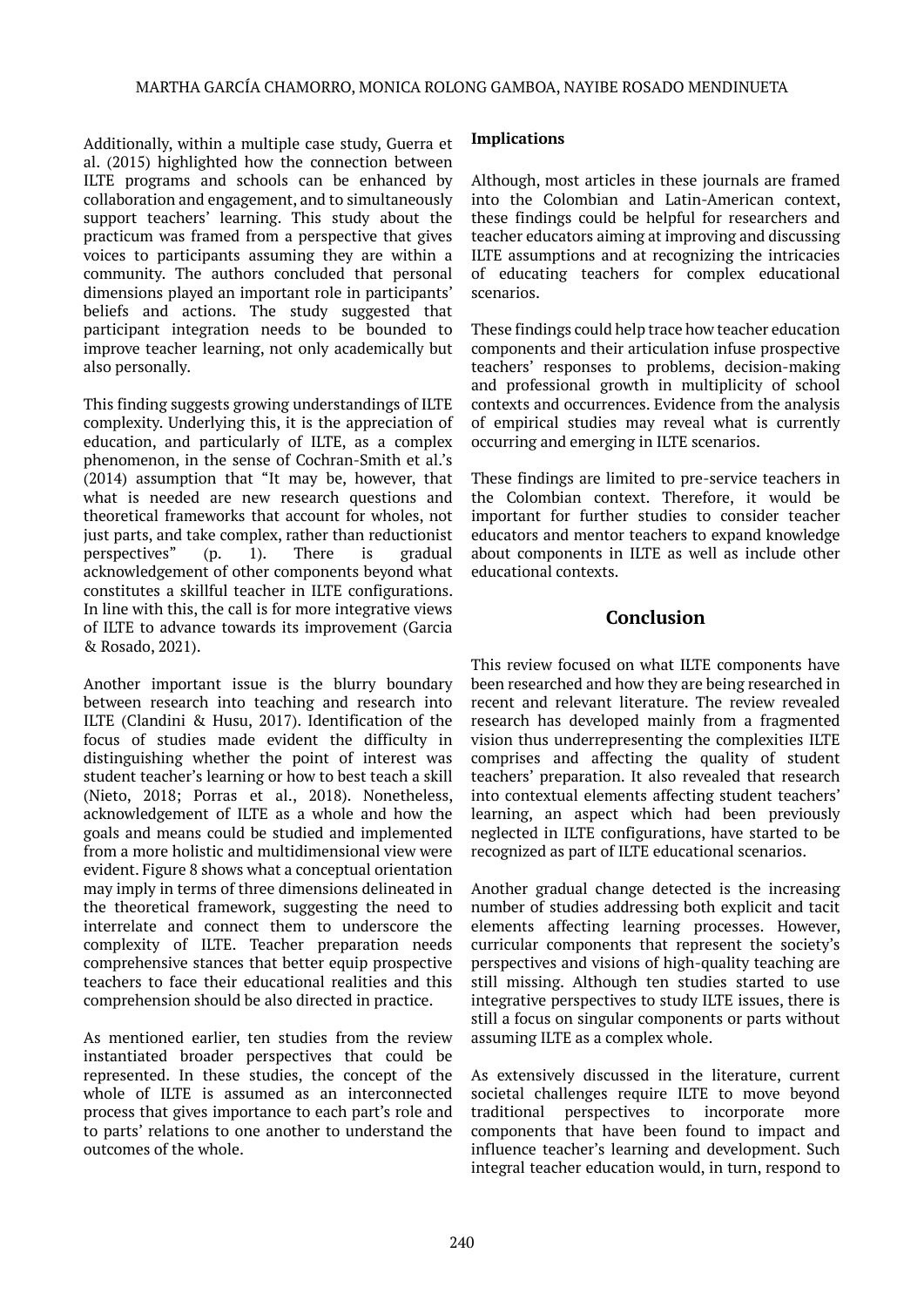needs in situated teaching contexts enabling students' teachers to face classroom teaching practice challenges affecting ILTE, such as multiculturalism, bullying, racism, inequity, among other issues represented and expressed by students and other agents in school contexts.

Results from this review identified studies that may contribute to better understand how the interconnected nature of ILTE works in action in order to improve it. Our hope is that such findings could help other teacher educators, program designers and practitioners identify components that could be incorporated in their programs and research agendas. Therefore, an important question is how teacher educators' understanding of their own classroom actions can be more tractable to help improve ILTE. This review could serve as a springboard to pose further questions about what ILTE components can reveal about the nature of conceptualizations and how they could be configured and addressed to recognize their interrelated and interconnected nature in particular ILTE programs.

# **Acknowledgements**

We would like to thank Universidad de Atlántico for their assistance to conduct this review by supporting us with financial resources.

# **Declaration of Competing Interest**

None declared.

### **References**

- Aguirre, S. I. (2014). Exploring pre-service EFL teachers' beliefs about their roles in an elementary school classroom regarding pedagogical and emotional aspects of students. *How, 21*(1), 26–41. https://doi. org/10.19183/how.21.1.13
- Alarcón, H. P., Díaz, L. C., Vásquez, V., & Venegas, C. C. (2018). Preservice teachers' conceptual metaphors on the lesson planning process. *Íkala, 23*(1), 65-81. https://doi.org/10.17533/udea.ikala.v23n01a06
- Alvira, R., & González, Y. L. (2017). Content- and language-integrated learning- based strategies for the professional development of early childhood education pre-service teachers. *Ikala, 23*(1), 45–64. https://doi.org/10.17533/udea.ikala.v23n01a05
- Archanjo, R., Barahona, M., & Finardi, K. R. (2019). Identity of foreign language pre-service teachers to speakers of other languages: Insights from Brazil and

Chile. *Colombian Applied Linguistics Journal, 1*(21), 62–75. https://doi.org/10.14483/22487085.14086

- Arismendi, F. A., Ramirez, D., & Arias, S. (2016). Language Representations of a group of Indigenous Students in a Language Teacher Education Program. *Colombian Applied Linguistics Journal, 18*(1), 84. <https://doi.org/10.14483/calj.v18n1.8598>
- Brown, A., & Wisby, E. (Eds.). (2020). *Knowledge, policy and practice in education and the struggle for social justice: Essays inspired by the work of geoff whitty*. UCL Press. http://www.jstor.org/stable/j. ctv13xpshq
- Calvo, G., Rendón, D., & Rojas, L. (2004). Un diagnóstico de la formación docente en Colombia [A diagnosis of teacher training in Colombia]. *Revista Colombiana de Educación*, (47), 1–15. https://doi. org/10.17227/01203916.5519
- Castañeda, H. A. (2018). Architectures of social aspects in the pedagogical practice of professors in foreign language formation. *Revista Colombiana de Educación, 75*, 139–158. https://doi.org/10.17227/ rce.num75-8106
- Castañeda, T., J. E., & Aguirre, H. A. J. (2017). Pre-Service English teachers' voices about the teaching practicum. *How, 25*(2018), 156–173. https://doi. org/https://doi.org/10.19183/how.25.1.420
- Castro, G. A. Y., & López, O. S. F. (2014). Communication strategies used by pre-service English teachers of different proficiency levels. *HOW, 21*(1), 10-25. https://doi.org/10.19183/how.21.1.12
- Clandini, J., & Husu, J. (2017). Mapping an international handbook of research in and for teacher education. In *The SAGE handbook of research on teacher education* (pp. 1–22). SAGE publications. https:// doi.org/10.4135/9781526402042.n1
- Cochran-Smith, M, & Zeichner, K. (Eds.). (2005). Studying teacher education: The report of the AERA panel on research and teacher education. Lawrence Erlbaum.
- Cochran-Smith, M., & Lytle, S. L. (1999). Relationships of knowledge and practice: Teacher learning in communities. *Review of Research in Education, 24*, 249–305. https://doi. org/10.3102/0091732x024001249
- Cochran-Smith, M., Ell, F., Grudnoff, L., Ludlow, L., Haigh, M., & Hill, M. (2014). When complexity theory meets critical realism: A platform for research on initial teacher education. Teacher Education Quarterly, 41(1), 105–122.
- Correa, D., & Echeverri, S. (2017). Using a systemic functional genre-based approach to promote a situated view of academic writing among EFL preservice teachers. *How, 24*(1), 44–62. https://doi. org/10.19183/how.24.1.303
- Darling-Hammond, L. (2006). Constructing 21st-century teacher education. *Journal of*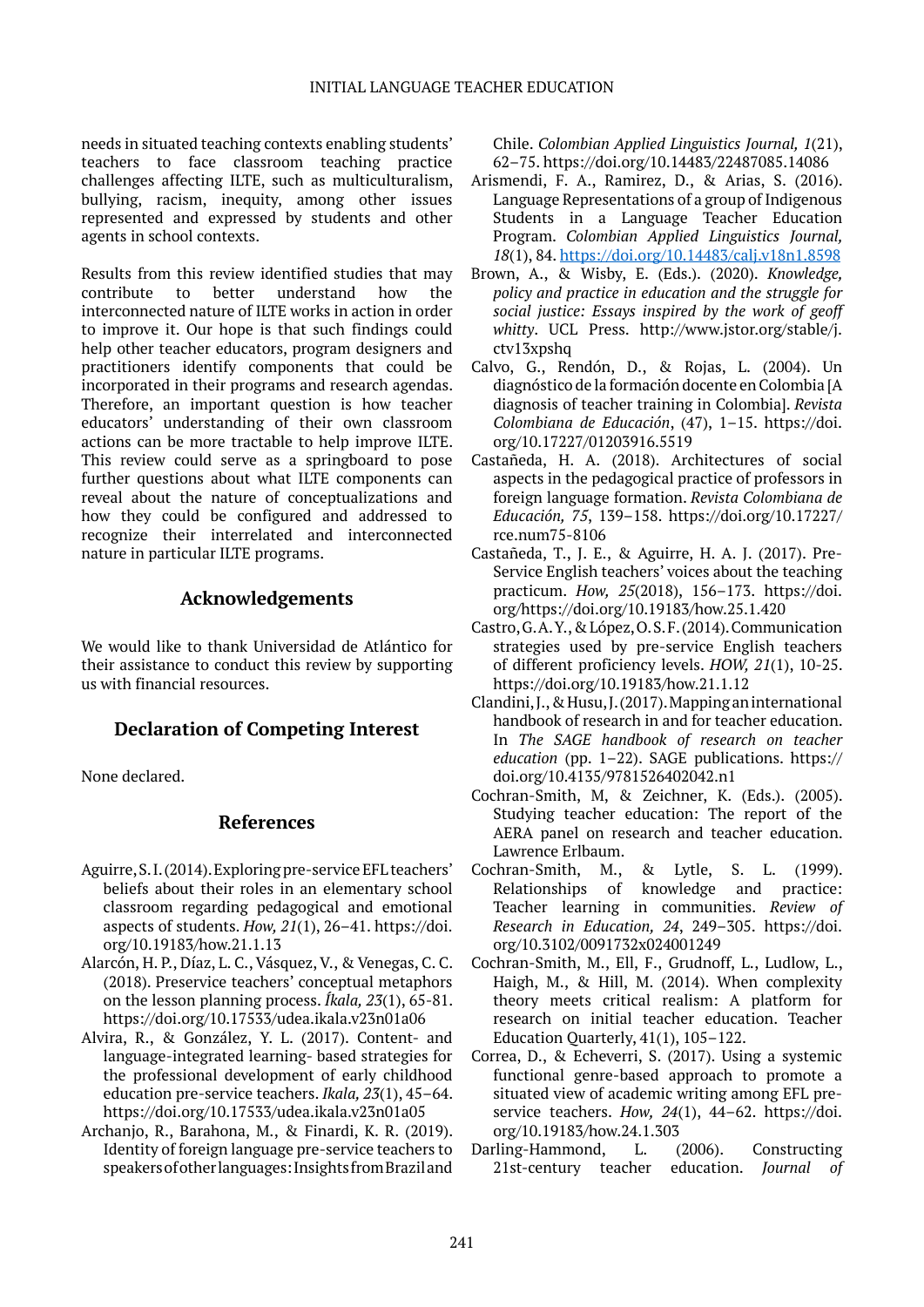*Teacher Education, 57*(3), 300–314. https://doi. org/10.1177/0022487105285962

- Darling-Hammond, L. (2017). Teacher education around the world: What can we learn from international practice? *European Journal of Teacher Education, 40*(3), 291–309. https://doi.org/10.1080/ 02619768.2017.1315399
- Díaz, C., González, G., Jara, R. L. I., & Muñoz-Parra, J. A. (2018). Validation of a classroom management questionnaire for pre and inservice teachers of English. *Revista Colombiana de Educación, 75*, 263– 285. https://doi.org/10.17227/rce.num75-8111
- Díaz, L. C., Ramos, L.L., & Ortiz, N. M. (2017). Rhetorical, metacognitive, and cognitive strategies in teacher candidates' essay writing. *Profile: Issues in Teachers' Professional Development, 19*(2), 87– 100. https://doi.org/10.15446/profile.v19n2.60231
- Ejea, G. (2007). *Sobre prácticas docentes, modelos educativos y evaluación* [On teaching practices, educational models and evaluation] (pp. 1–26). Universidad Nacional Autónoma de México UNAM.
- Ekiaka Nzai, V., Feng, Y.-L., & Reyna, C. (2014). Preparing Net Gen pre-service teachers for digital native classrooms. *Colombian Applied Linguistics Journal, 16*(2), 185. https://doi.org/10.14483/ udistrital.jour.calj.2014.2.a04
- Elen, J., & Clark, R. (2006). *Handling сomplexity in learning environments: Theory and research*. Elsevier.
- Fajardo, J., & Miranda, I. (2015). The paradox of the practicum: Affinity to and resistance towards Teaching. *Ikala, 20*(3), 329–341. https://doi. org/10.17533/udea.ikala.v20n3a04
- Fandiño, P. Y., Bermúdez, J. J., & Varela, S. L. (2016). Teacher's education on mother tongue and foreign languages: A call for the professional development through empowering. R*evista Virtual Universidad Católica Del Norte, 1*(47), 38-63–63.
- Fandiño, P. Y., Bermúdez, J., Ramos, B., & Arenas, J. (2016). New Discourses on Native and Foreign Language Training for Teachers in Colombia. *Educación y Educadores, 19*(1), 46–64. https://doi. org/10.5294/edu.2016.19.1.3
- Farías, M., & Véliz, L. (2019). Multimodal texts in Chilean English teaching education: Experiences from educators and pre-service teachers. *Profile: Issues in Teachers' Professional Development, 21*(2), 13–27. https://doi.org/10.15446/profile. v21n2.75172
- Feiman-Nemser, S. (1990). Conceptual orientations in teacher education issue. *National Center for Research on Teacher Education, 90*(2), 1–23.
- Firat, M., & Serpil, H. (2017). Comparing the internet usage of pre-service language teachers with teachers of other subjects: Distance learning vs. on-campus learning. *Profile: Issues in Teachers' Professional Development, 19*(1), 55. https://doi.

org/10.15446/profile.v19n1.54184

- Florez-Ochoa, R. (1999). *Evaluación pedagógica y cognición* [Pedagogical assessment and cognition]. McGraw-Hill
- Fundación Compartir. (2014). *Tras la excelencia docente Cómo mejorar la calidad de la educación para todos los colombianos* [In pursuit of teaching excellence How to improve the quality of education for all Colombians]. Puntoaparte.
- Garcia, Ch. M.C., & Rosado, M. N. (2021). Embracing conceptualizations of English language teacher education from a complexity perspective. *Profile: Issues in Teachers' Professional Development, 23*(2), 281-295. https://doi.org/10.15446/profile. v23n2.82765
- Giraldo, F., & Murcia, D. (2019). Assessment literacy and the professional development of preservice language teachers. *Colombian Applied Linguistics Journal, 21*(2). https://doi.org/10.1017/ CBO9781107415324.004
- Gómez, B. E., & Walker, W. (2020). Modernizing English teacher education in Chile: A case study from a southern university. *Colombian Applied Linguistics Journal, 22*(1). https://doi. org/10.14483/22487085.14638
- Gómez, E. (2017). Use of the genre-based approach to teach expository essays to English pedagogy students. *How, 24*(2), 141–159. https://doi. org/10.19183/how.24.2.330
- Granados, B. C. (2016). Critical interculturality. A path for pre-service ELT teachers. *Ikala, 21*(2), 171–187. https://doi.org/10.17533/udea.ikala.v21n02a04
- Guapacha, Ch. M. E., & Benavidez, P. L. H. (2017). Improving language learning strategies and performance of pre-service language teachers through a calla-TBLT model. *Profile: Issues in Teachers' Professional Development, 19*(2), 101-120. https://doi.org/10.15446/profile.v19n2.57581
- Guerra, J. C., Rodriguez, Z., & Diaz, C. (2015). Action research processes in a foreign language teaching program: Voices from inside. *Colombian Applied Linguistics Journal, 17*(2), 276–289. https://doi. org/http://dx.doi.org/10.14483/udistrital.jour. calj.2015.2.a07
- Gutierrez, C. (2015). Beliefs, attitudes, and reflections of EFL pre-service teachers while exploring critical literacy theories to prepare and implement critical lessons. *Colombian Applied Linguistics Journal, 17*(2), 179–192.http://dx.doi.org/10.14483/ udistrital.jour.calj.2015.2.a01
- IIIeris, K. (2007). *How we learn Learning and nonlearning in school and beyond*. Routledge.
- Johnson, K. (2009). Trends in second language teacher education. In A. Burns & J. Richards (Eds.), *The Cambridge guide to second language teacher education* (pp. 20–30). Cambridge University Press.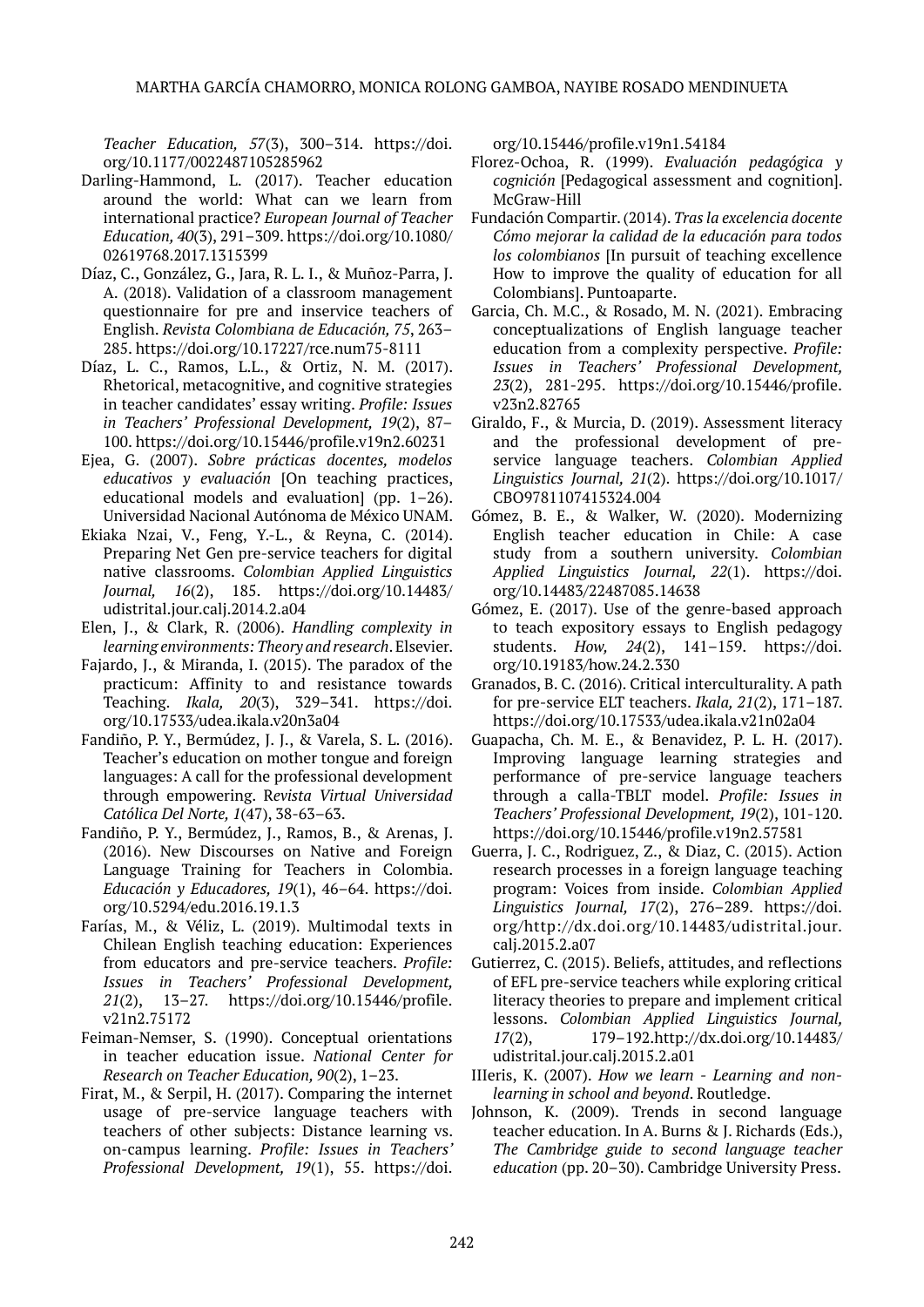- Kaneko, M.S. M. (2015). Reflective teacher supervision through videos of classroom teaching. *Profile: Issues in Teachers' Professional Development, 17*(2), 63–79. https://doi.org/10.15446/profile.v17n2.44393
- Kershner, R., & Hargreaves, L. (2012). Student teachers' distinctive contributions to research on primary school children's beliefs about knowledge and knowing. *Journal of Education for Teaching, 38*(3), 275–293. https://doi.org/10.1080/02607476. 2012.668332
- Korthagen, F. (2017). A foundation for effective teacher education: Teacher education pedagogy based on situated learning. *The SAGE handbook of research on teacher education* (pp. 528-544). SAGE. http:// dx.doi.org/10.4135/9781526402042.n30
- Kumaravadivelu, B. (2006). TESOL Methods: Changing tracks, challenging trends. *TESOL Quarterly, 40*(1), 59–81. TESOL.
- Kumaravadivelu, B. (2012). *Language Teacher education for a global society a modular model for knowing, analyzing, recognizing, doing, and seeing*. Routledge.
- Lastra, S. P., Durán, N. C., & Acosta, D. (2018). Community based pedagogy as an eye – opening for pre-service teachers' initial connections with the school curriculum. *Colombian Applied Linguistics Journal, 20*(2), 209–229. https://doi. org/10.14483/22487085.13047
- Livingston, K. (2017). The complexity of learning and teaching: Challenges for teacher education. *European Journal of Teacher Education, 40*(2), 141– 143. https://doi.org/10.1080/02619768.2017.12965 35
- López, R. F. (1997). Complejidad y educación. [Complexity and Education]. R*evista Española de Pedagogía, 55*(206), 103–112.
- Loya, H. (2008). Los modelos pedagógicos en la formación de profesores [Pedagogical Models in Teacher Training]. *Revista Iberoamericana de Educación, 46*(3), 6. https://rieoei.org/RIE/article/ view/1996
- Lucero, E., & Roncancio, C.K. (2019). The pedagogical practicum journey towards becoming an English language teacher. *Profile: Issues in Teachers' Professional Development, 21*(1), 173–185. https:// doi.org/10.15446/profile.v21n1.71300
- Lucero, E., & Rouse, M. (2017). Classroom interaction in ELTE undergraduate programs: Characteristics and pedagogical implications. *Colombian Applied Linguistics Journal, 19*(2), 193–208. http://dx.doi. org/10.14483/22487085.10801
- Macías, D. F., & Sánchez, J. A. (2015). Classroom management: A persistent challenge for preservice foreign language teachers. *Profile: Issues in Teachers' Professional Development, 17*(2), 81–99. https://doi.org/10.15446/profile.v17n2.43641

Martin, A. (2016). Second language teacher education

in the expanding circle: The EFL methodology course in Chile. *Colombian Applied Linguistics Journal, 18*(1), 24–42. http://dx.doi.org/10.14483/ calj.v18n1.9471

- Martínez, M. (2016). Educational research in the Undergraduate Foreign Language Teaching Program at Universidad de Pamplona. *Ikala, 21*(2), 227–236. https://doi.org/10.17533/udea.ikala. v21n02a08
- Méndez, L. M. G. (2020). Emotions attributions of ELT pre-service teachers and their effects on teaching practice. *Profile: Issues in Teachers' Professional Development, 22*(1), 15-28. https://doi. org/10.15446/profile.v22n1.78613
- Mendez, P. E., & Bonilla, X. (2016). Design, implementation and evaluation of teaching practices in a Bachelor program with emphasis in English. *Colombian Applied Linguistics Journal, 18*(2), 49. https://doi.org/10.14483/calj.v18n2.8197
- Moore, A. (2004). *The good teacher: Dominant discourses in teacher education* (1st ed.). Routledge. https:// doi.org/10.4324/9780203420270
- Morales, C.Y. A. (2016). Unveiling pre-service teachers' attitudes toward teaching: The role of pedagogical practicums. *Profile: Issues in Teachers' Professional Development, 18*(2), 47. https://doi.org/10.15446/ profile.v18n2.49591
- Morante, J., & Gómez, A. (2007). Do the policies and practices of teacher education serve to improve education? A response based on the analysis of the social construction of teaching. *Archivos Analíticos de Políticas Educativas, 15*(19), 1–25. https://www. redalyc.org/articulo.oa?id=275020546019
- Muñoz, D. (2017). Problem-based learning: An experiential strategy for English language teacher education in Chile. *Profile Issues in Teachers' Professional Development, 19*(1), 29–40.
- Nieto, G.Y. A. (2018). Promoting the use of local literacies in EFL pre-service teachers to inspire their teaching practice. *Colombian Applied Linguistics Journal, 20*(2), 249–263. https://doi. org/10.14483/22487085.13005
- Obando, G., & Sánchez, A. (2018). Learners' satisfaction in two foreign language teacher education programs: Are we doing our homework? *How, 25*(1), 135–155. https://doi.org/10.19183/ how.25.1.436
- Ormeño, V., & Rosas, M. (2015). Beliefs about foreign language learning in an initial teacher education program in Chile. *Colombian Applied Linguistics Journal, 17*(2), 207–228. https://doi.org/10.14483/ udistrital.jour.calj.2015.2.a03
- Oviedo, G. H. H., & Álvarez, G. H. A. (2019). The contribution of customized lessons with cultural content in the learning of EFL among undergraduates. *Colombian Applied Linguistics Journal, 1*(21), 15–43.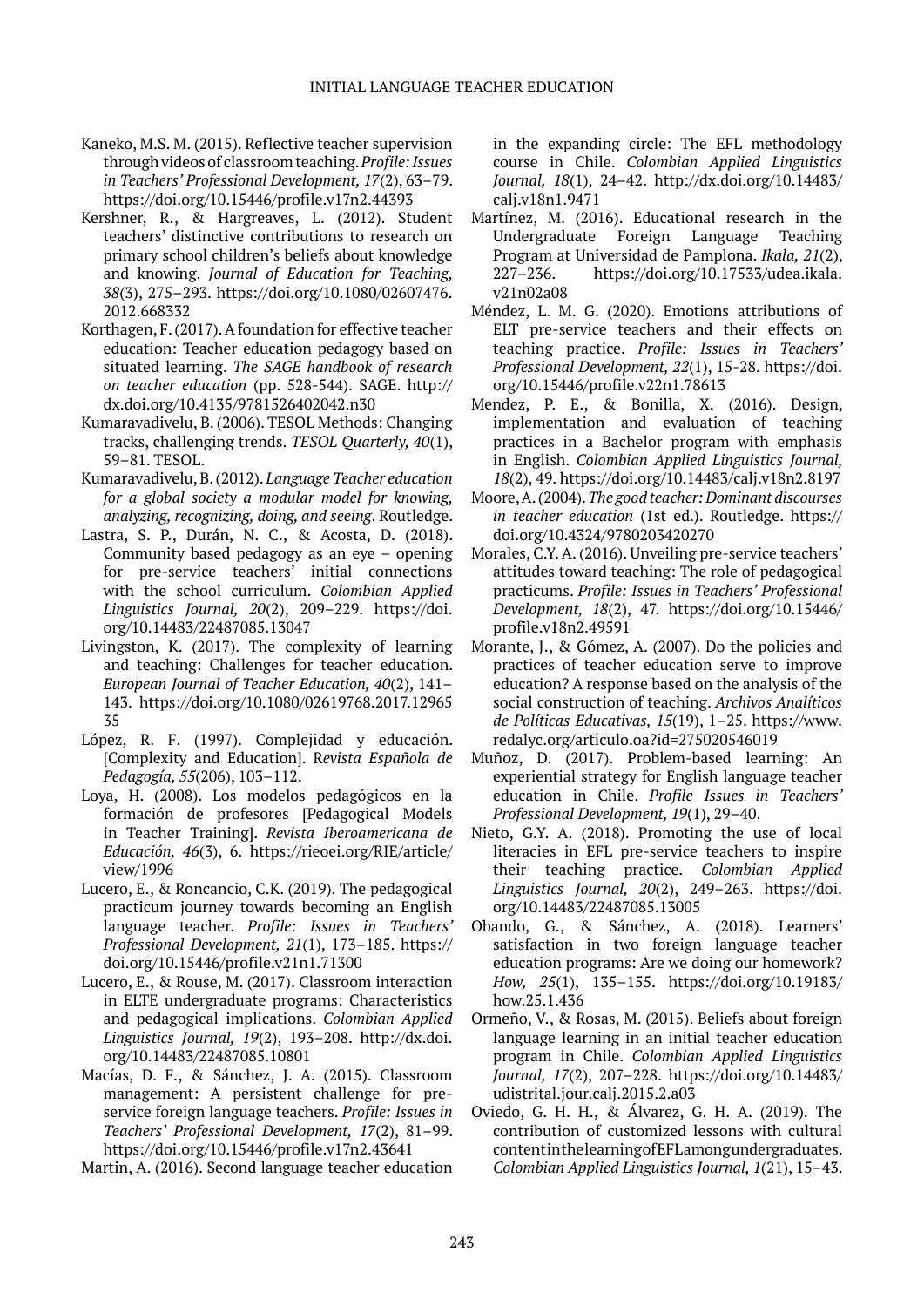https://doi.org/10.14483/22487085.11877

- Parsons, S. A., Vaughn, M., Scales, R. Q., Gallagher, M. A., Parsons, A. W., Davis, S. G., Pierczynski, M., & Allen, M. (2018). Teachers' instructional adaptations: A research synthesis. *Review of Educational Research, 88*(2), 205–242. https://doi. org/10.3102/0034654317743198
- Peñaloza, A. C., & Vasquez, G. J. (2019). Reflections on educational issues among modern language students. *HOW, 26*(1), 129-151. https://doi. org/10.19183/how.26.1.500
- Pinzón, C. S. V., & Guerrero, N. C. H. (2018). Living the teaching practicum within dichotomies: The story from within when implementing ICTs in the English language classroom. *How, 25*(2), 69–89. https://doi.org/10.19183/how.25.2.459
- Porras, N. I., Díaz, L. S., & Nieves, M. M. (2018). Reverse mentoring and peer coaching as professional development strategies. *Colombian Applied Linguistics Journal, 20*(2), 169–183. https://doi. org/10.14483/22487085.12422
- Quintero, Á. (2016). Creating a pedagogical space that fosters the (Re) construction of self through life stories of pre-service English language teachers. *How, 23*(2), 106–124. https://doi.org/10.19183/ how.23.2.293
- Quiroz, P. R. E., & Díaz, M. A. E. (2019). Complaints and expectations of students of Bachelor of Arts in foreign language regarding English classes: A case study from the perspective of critical discourse analysis. *Colombian Applied Linguistics Journal, 21*(2), 260–275. https://doi. org/10.14483/22487085.14065
- Reyes, M. D. R., Rueda, L. I., & Murrieta, G. (2017). Undergraduate pre-service EFL teachers' conceptions of research: A quantitative analysis. *Colombian Applied Linguistics Journal, 19*(1), 67. https://doi.org/10.14483/calj.v19n1.10534
- Richards, J. (1998). *Beyond training: Approaches to teacher education in language teaching*. Cambridge University Press.
- Rubiano, C. I. (2013). A critical exploration of Colombian teacher education from Freire's "directivity" perspective. *Journal of Education for Teaching, 39*(5), 574–589. https:// doi.org/10.1080 /02607476.2013.836341
- Saavedra, J.P. A., & Campos, E. M. (2019). Chilean preservice Teachers' perceptions towards benefits and challenges of EFL writing portfolios. *Profile: Issues in Teachers' Professional Development, 21*(2), 79-96. https://doi.org/10.15446/profile.v21n2.73116
- Salas, M. D. (2015). Developing the metacognitive skill of noticing the gap through self-transcribing: The case of students enrolled in an ELT training program in Chile. *Colombian Applied Linguistics Journal, 17*(2), 260. https://doi.org/10.14483/

udistrital.jour.calj.2015.2.a06

- Salinas, D., & Ayala, M. (2018). EFL student-teachers' identity construction: a case study in Chile. *How, 25*(1), 33–49. https://doi.org/https://doi. org/10.19183/how.25.1.380
- San Martín, M. G. (2018). Scaffolding the learning-toteach process: A study in an EFL teacher education programme in Argentina. *Profile: Issues in Teachers' Professional Development, 20*(1), 121–134. https:// doi.org/10.15446/profile.v20n1.63032
- Sarasa, M. C. (2017). A narrative inquiry into preservice English teachers' temporal investments in their initial education curriculum. *How, 24*(1), 27– 43. https://doi.org/10.19183/how.24.1.337
- Schön, D. A. (1987). *Educating the reflective practitioner: Toward a new design for teaching and learning in the professions*. Jossey-Bass higher education series.
- Schuck, S., Aubusson, P., Burden, K., & Brindley, S. (2018). *Uncertainty in teacher education futures*. Springer.https://doi.org/10.1007/978-981-10- 8246-7
- Serna, G. J. I. O., & Mora, P. I. (2018). Critical incidents of transnational student-teachers in Central Mexico. *Profile: Issues in Teachers' Professional Development, 20*(1), 137–150. https://doi.org/10.15446/profile. v20n1.62860
- Shulman, L. S. (1987). Knowledge and teaching: Foundations of the new reform. *Harvard Educational Review.* https://doi.org/10.1007/ SpringerReference\_17273
- Sjöberg, L. (2018). The shaping of pre-service teachers' professional knowledge base through assessments. *European Journal of Teacher Education, 41*(5), 604– 619. https://doi.org/10.1080/02619768.2018.15297 51
- Stevahn, L., & McGuire, M. E. (2017). The plot thickens: supporting pre-service teachers in authentic use of cooperative learning through the storypath instructional approach. *Journal of Education for Teaching, 43*(3), 316–327. https://doi.org/10.1080/0 2607476.2017.1321674
- Stuart, J. S., & M. Tatto. (2000). Designs for initial teacher preparation programs: An international view. *International Journal of Educational Research, 33*, 493–514. Elsevier
- Suárez, F. S. A., & Basto, B.E. A. (2017). Identifying preservice teachers' beliefs about teaching EFL and their potential changes. *Profile: Issues in Teachers' Professional Development, 19*(2), 167–184. https:// doi.org/10.15446/profile.v19n2.59675
- Telles, Q. N., Inostroza, A. M.-J., & Rosas, M. M. (2019). points of improvement: Reflective strategy to support Chilean EFL pre-service teachers' lesson planning. *How, 26*(2), 88–105. https://doi. org/10.19183/how.26.2.498
- Vaillant, D. (2007). Do initial and continuing